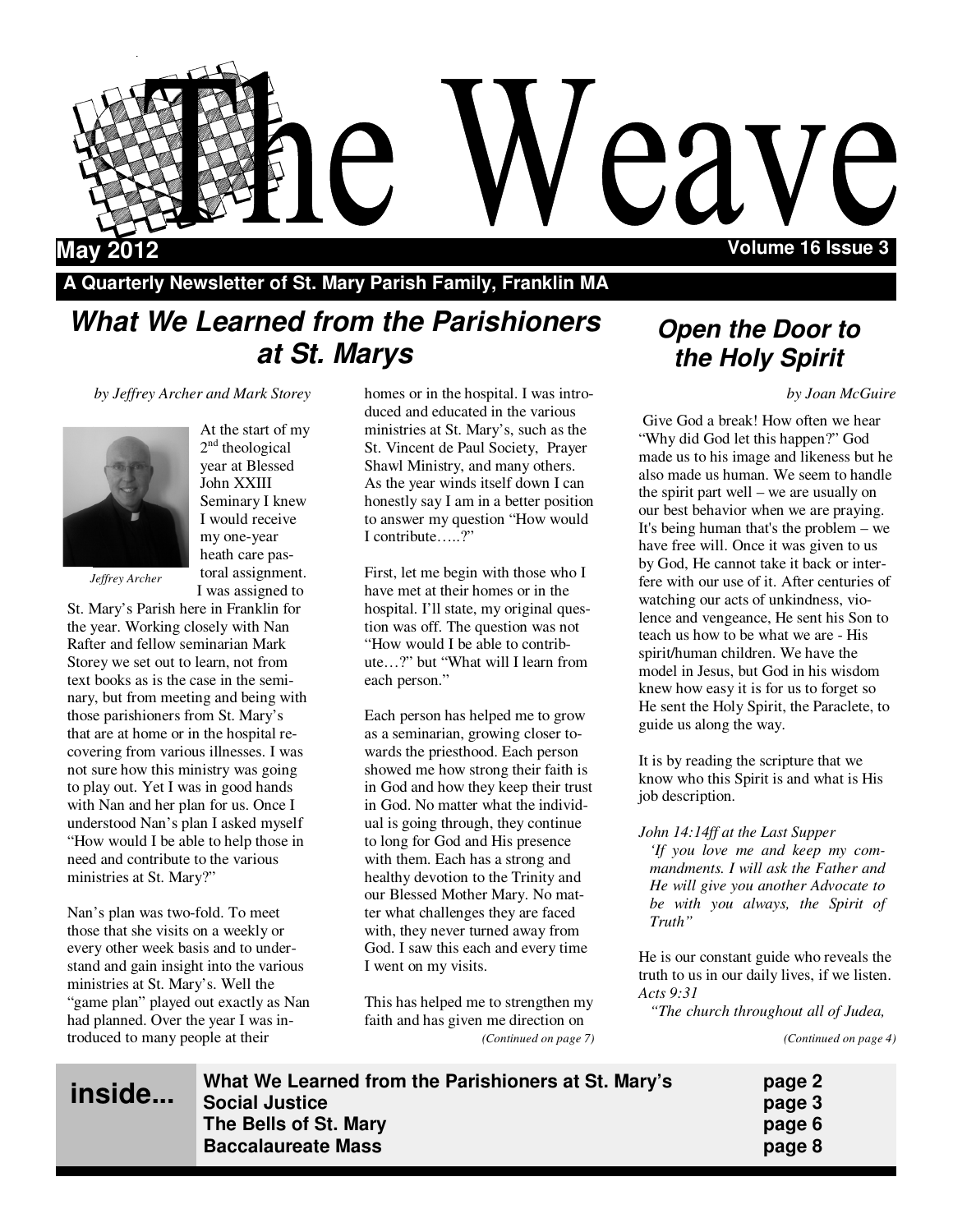## **Page 2**

## **St. Mary's CYO Basketball Program… Strong and Growing**

#### *by Joe DePalo*

I am happy to report that our 2011-2012 Basketball season finished with our teams competing fiercely while acting as outstanding ambassadors of our parish. Our program is strong and growing. We added another team this year bringing us to 11 teams with 3 girls' teams and 8 boys' teams (which are separated by grade from the 5th through 8th grade).

There are some fundamental components that foster the strength and integrity of our program. The most important of these are our outstanding coaches and our Core Values. Our coaches work tirelessly giving many hours, nights and weekends to help our parishioners and players improve their basketball skills and to mature into positive faith-based models amongst their peers.

The St. Mary's CYO program lives by fundamental Core Values. Simply put, God is first, family second, school third, and sports follows. As a group of coaches, we discuss these each season. We live these values weekly throughout the season. When God is first, there is never any question about priorities when CCD or liturgical events conflict with a game or practice. We work hard to schedule games and practices around CCD schedules to minimize potential conflicts. Our coaches say a prayer with the team prior to each game and many also conclude each practice with a team prayer as well.



Many of our players' parents are juggling the demands of aging parents, mental, physical or financial challenges at home and a host of other critically important burdens. While basketball and sports are important, the needs of ailing family members and other family demands come first.

In order to be student athletes, our players need to be students first. The demands of school and their educational responsibilities come before sports and basketball. Some of our coaches poll their players to ensure that homework is completed before coming to practice. Since our coaches demand 100% effort from their players throughout each practice, we expect players will be too tired to concentrate effectively on homework when they are done.

We practice these core values by not penalizing a player for missing a practice or game to go to Mass or CCD or for visiting an ailing grandparent. Players are not disciplined for missing a practice or a weekend's worth of games to complete a major school project or assignment. We welcome our parents' help and support in our players living these values.

In the end, the most important aspect of any sports program is the coaching staff. I am so proud of the outstanding men and women that continue to volunteer their time, energy and talents to support, teach and mentor our young parishioners and players. While every coach and assistant coach has successfully completed the Protecting God's Children seminar offered by the archdiocese, many of our coaches have also played basketball at the high school or college level. Others have long mastered their skills of teaching, guiding and directing their players and their teams are perennial participants in post-season play at the archdiocese's Invitational Championship Tournament. In addition, we are fortunate to have one coach who is a certified NCAA and Hocomock League referee. Finally, we have three coaches

*(Continued on page 4)* 



## **Families' Corner**

*by Katherine Ginnetty* 

#### **Passion Play 2012**

His Holiness John Paul II, himself a distinguished playwright, said that theatre should be used as a force for good, to appeal to the senses and the heart, to help people know what it means to be human. Using that advice, parishioner and drama teacher Mrs. Marianne Lonati staged for the second year in a row a moving passion play on Palm Sunday evening at the 5 PM Teen Mass, concelebrated by Father Frank and Father Brian.

The same troupe of nine teenagers, Jared Ginnetty, Jonathon Hardesty, CJ Hathaway, Elizabeth Landry, Matt LaNeve, Michaela Lonati, Kasey Lynch, Sarah MacClellan and Chris Rich reprised their roles and provided a dramatic interpretation of Saint John's account of Christ's condemnation, crucifixion and burial.

Using the altar as their stage and no props to distract the audience from the stark narrative, the players performed the interpretation simply, in monochrome or black and white contemporary dress. The simplicity enhanced the dramatic effect, as parishioners concentrated on the words of the Gospel, seeming to hear for the very first time the words that came from the lips of Pilate, St. Peter and Christ, the chorus of the crowd and the narrated story itself.

Last year, during his homily at that Mass, reminding the congregation of Pope John Paul II's regard for young people and the theatre, Father Frank had asked the congregation to reflect on how we are pulled into the story when we see it acted, how the individual characters invite us to ask our- *(Continued on page 7)*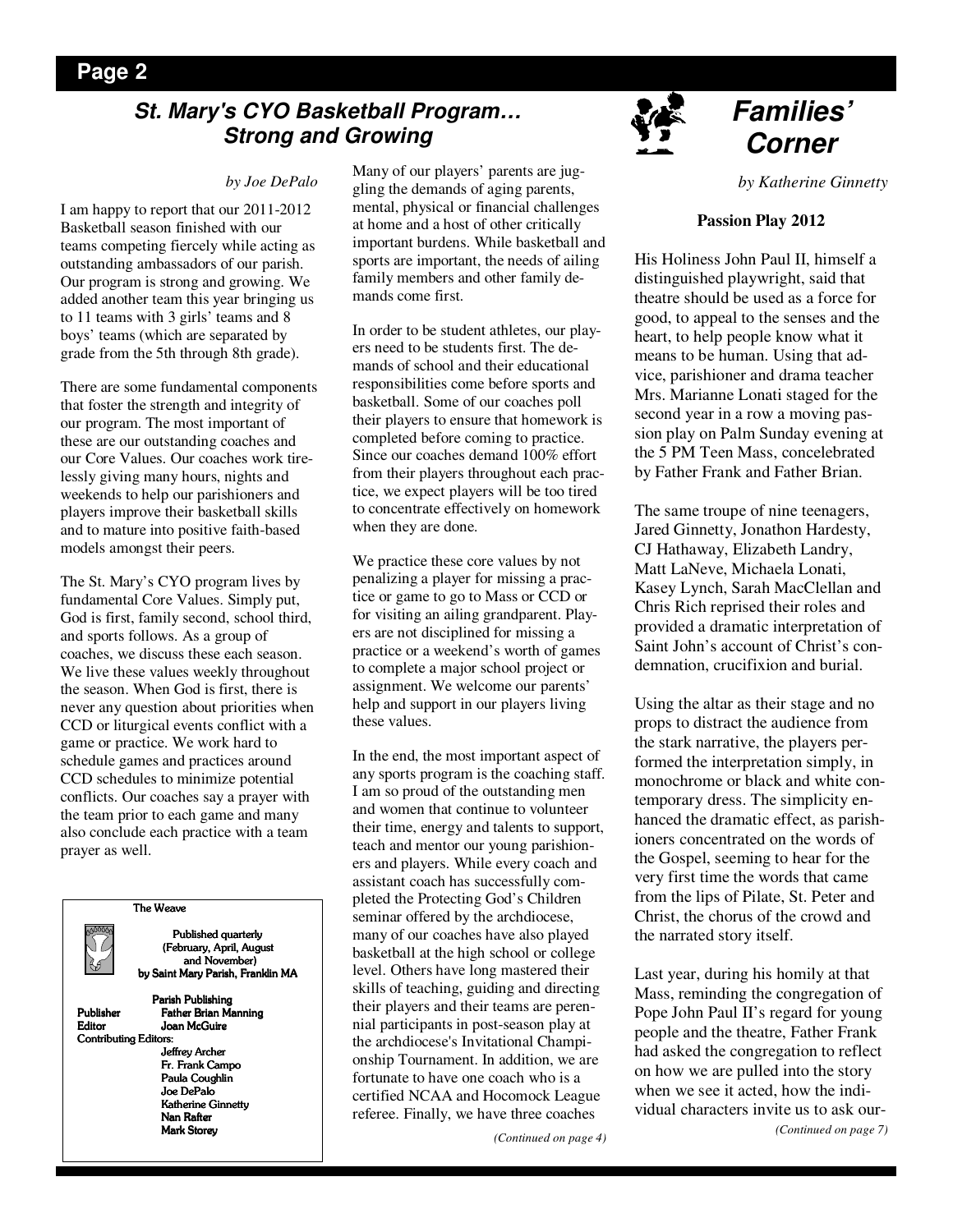

progress of peoples.

a concern for religious and secular organizations alike. Human imperfection means that there will never be any wholly just society, But over time certain values emerge that form the basis for decision-making and the

Upholding the dignity of the human person is a core principle. Individuals, communities, and nations are called to protect that dignity. A corollary is that not only is the individual person sacred, but that people have the right to organize themselves into societies that promote the common good.

Consequently, people have both rights and responsibilities, one of which is to protect the poor and vulnerable.

In a just society, the economy must serve people. Work has a dignity of its own. In our care for creation, we act as stewards of the earth, recognizing our responsibility to future generations.

**August 5-12** 

**August 5 Opening Mass 10:30 in the church** 

**Thursday, August 9 6pm-10pm All rides open Limited food booths open** 

**Friday, August 10 6pm-11pm All rides and food booths open Entertainment on the bandstand by The Reminisants** 

**Saturday, August 11 10am Anointing Mass and Sacrament of the Sick on the festival grounds** 

**11am-11pm All rides and food booths open Entertainment on the bandstand DJ Giacomo in the afternoon Itamia in the evening** 

**Sunday, August 12 Closing Mass of St. Rocco 10:30am in the church Followed by procession with the statue to the festival grounds** 

**12noon-9pm All rides and booths open Entertainment on the bandstand DJ Bobby Costello during the day Jerry Secco in the evening Raffle drawing at 8:30pm**

**MARIE AND MOTOR CONTROL AND STREET AND ARREST AND A** 



## **Social Justice Feast of St. Rocco View From the Pew**

*by Joan McGuire* 

#### **Light as Life**

This is the time of year when I am looking for annuals to brighten my garden. Frequently there is a little tab giving directions as to the light requirements needed for the plant to thrive. It may be direct or indirect according to the species. In the winter I have to bring into the house the plants that can't endure the winter cold. Unfortunately they have to survive in refracted light. Even though I water them, turn them daily and speak words of encouragement, they suffer light deprivation and languish.

When I am living in direct light, the plans and decisions I make in my life seem clear and easy. When the light is refracted through some medium - people, events, health, or emotions, choices aren't always clear. In Mark 9:2-10 (2nd Sunday in Lent) Jesus took Peter, James and John up to the top of Mount Tabor.

Frequently the apostles didn't understand what Jesus was talking about and were confused about what Jesus wanted them to do. Like the plants and me, they lived in refracted light. There on Tabor without the humdrum activities, interaction with people, and personal disappointments, they saw Jesus as He really was. More important they got a clear insight into what he was for them - the Light, Truth and Sign of how they were to live.

For me going to Tabor is the Mass. The prayers of the Mass lead me to the top of the Mount. "By the mingling of water and wine may we share in the humanity of Christ who humbled himself to share in our humanity." Receiving Jesus in Holy Communion is the culmination of the dazzling light of the Tabor truth.

Once this happens, life is no longer a series of rules, rituals or regulations. Life is no longer a check list of good, bad, or indifferent occurrences in my life. In the direct light of the Mass we will flourish as God meant us to do. We are made to his image and likeness. We can spread His light and message to others by our transformed actions.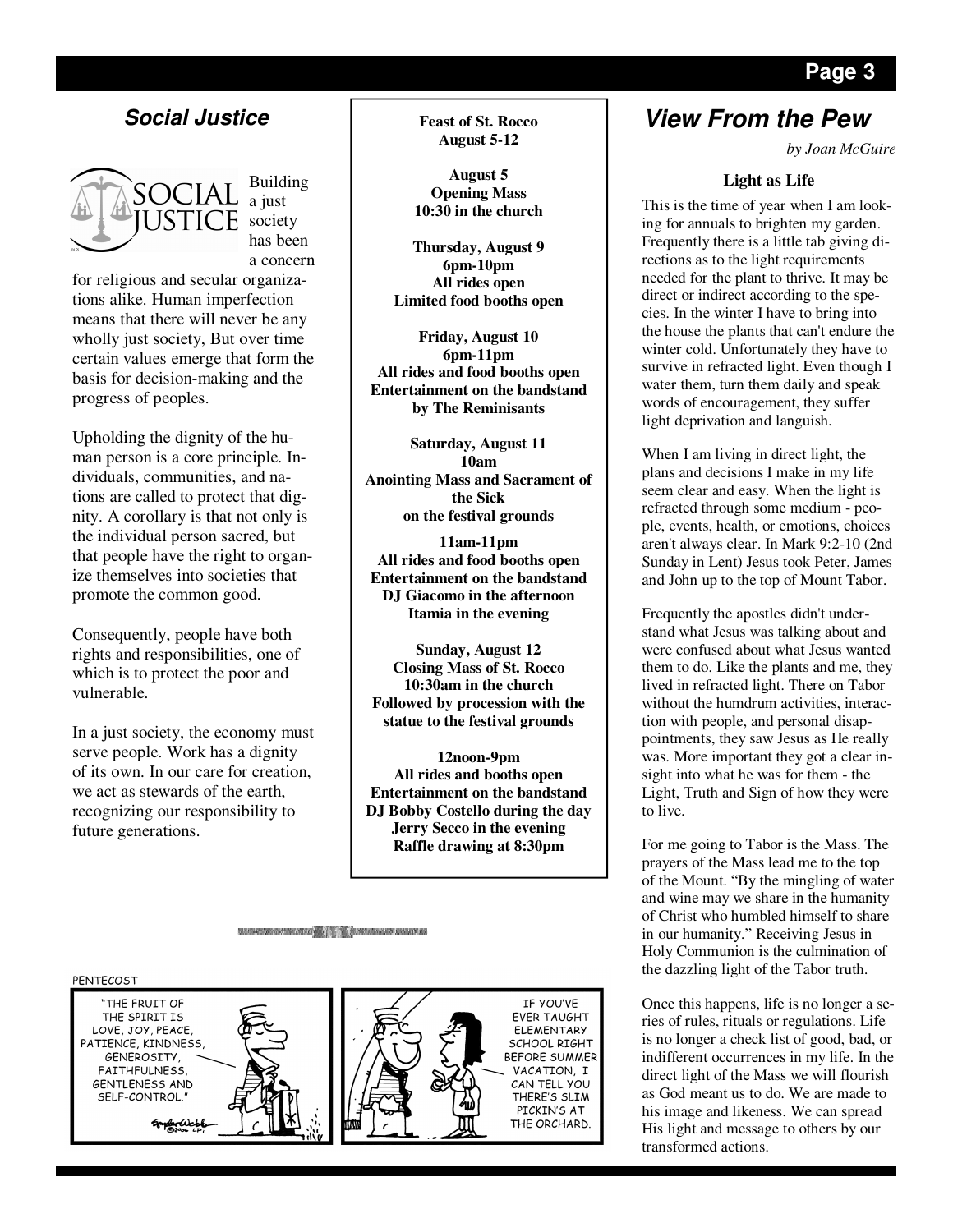## **Page 4**



## **Mark Your Parish Calendar**

| <b>May 27</b>      | <b>Baccalaureate Mass</b>                        |
|--------------------|--------------------------------------------------|
| <b>May 27</b>      | <b>Pentecost</b>                                 |
| <b>May 28</b>      | <b>Memorial Day</b>                              |
|                    | No 7am Mass                                      |
|                    | 9am Mass at cemetery                             |
| June 1             | <b>First Friday Adoration</b>                    |
|                    | Confession - 2:15                                |
|                    | Benediction - 2:45                               |
| June 2             | Electronic Recycling,                            |
|                    | 9am-12pm, school parking lot                     |
| June 3             | <b>Baptisms</b>                                  |
| June 3             | Prolatio Singers Concert                         |
| June 6             | Eucharistic Minister training                    |
| June 7             | <b>SVdP Trivia Night</b>                         |
| June 9             | <b>Baptismal Catechesis</b>                      |
|                    | June 10 Commissioning of new                     |
|                    | <b>Eucharistic Ministers</b>                     |
|                    | June 10 Baptisms                                 |
|                    | June 13 Mass at Forge Hill                       |
|                    | June 17 Baptisms                                 |
|                    | June 24 Baptisms                                 |
|                    | June 30 Freedom from Hunger Food                 |
|                    | Collection                                       |
| July 1             | Freedom from Hunger Food                         |
|                    | Collection                                       |
| July 6             | <b>First Friday Adoration</b>                    |
|                    | Confession - 2:15                                |
|                    | Benediction - 2:45                               |
| July 8             | <b>Baptisms</b>                                  |
| July 11            | Mass at Forge Hill                               |
| July 15            | <b>Baptisms</b>                                  |
| July 15            | <b>Baptismal Catechesis</b>                      |
| July 22<br>July 24 | <b>Baptisms</b>                                  |
| July 29            | Mass at nursing home                             |
| Aug. 3             | <b>Baptisms</b><br><b>First Friday Adoration</b> |
|                    | Confession - 2:15                                |
|                    | Benediction - 2:45                               |
| Aug. 5             | Opening Mass-Feast of St.                        |
|                    | Rocco, 10:30                                     |
| Aug. 8             | Mass at Forge Hill                               |
| Aug. 9             | Feast of St. Rocco, 6-10pm                       |
|                    | Rides, midway and limited                        |
|                    | food booths open                                 |
|                    | $\mathbf{1}$ $\mathbf{1}$ $\mathbf{0}$<br>.      |

- **Aug. 10 Feast of St. Rocco, 6-11pm**  Rides, midway and all food booths open
- **Aug. 11 Feast of St. Rocco Anointing Mass - 10am**
- **Aug. 11 Feast of St. Rocco 11am-11pm**
- **Aug. 12 Feast of St. Rocco Closing Mass, 10:30am Aug. 12 Feast of St. Rocco**
- **12-9pm**



In his last manuscript, "The Dispersion of Seeds," Henry David Thoreau says, "As I went by a pitch-pine wood the other day, I saw a few little ones springing up in the pasture from these

seeds which had been blown from the wood. In a few years, if not disturbed, these seedlings will alter the face of Nature here."

Thoreau was very much aware of the immense possibility contained in things so

### **Open the Door...**

*(Continued from page 1)* 

*Galilee and Samaria was at peace. It was being built up and with the consolation of the Holy Spirit grew in numbers."* 

He is our comforter who consoles and brings peace in our lives, if we listen. *Roman 8:26* 

*"The spirit comes to us in our weakness because we do not act as we ought. He searches our hearts and intercedes for us according to God's will."* 

He is our support in weakness and our intercessor to fill us with the grace to rise up each time we fall, if we listen. *Roman 15:18* 

*I do not dare to speak of anything except what God has accomplished through me....by the power of the Holy Spirit."* (Paul)

He is our sanctifier enabling us to accomplish the unique work God's has sent us to earth to do, if we listen.

If we take some quiet time to read the scripture we will find the Holy Spirit is frequently mentioned either directly or through the symbols of water, wind and fire. At this time of Pentecost let us open our hearts and embrace this Divine gift - GOD WITHIN US.

small that we can hold hundreds in the palm of out hand.

While not every plant we handle comes from seed, they all start out small, no matter how we propagate them. And while some might grow into large trees, the greatness of others will be in the happiness and joy that they will bring to those who see their flowers or eat their produce. How wonderful to be a gardener - for our own and others' delight.

## **… CYO Basketball**

#### *(Continued from page 2)*

that have coached high school varsity and/or junior varsity programs in Metrowest area schools. The 11 teams in the CYO Basketball program are coached by a truly outstanding class of coaches. We are indebted to them and grateful to each of them.

We encourage any interested young people to watch the bulletin in the fall for registration and try-out information. Our program is strong and very entertaining. Once our program starts again in December we welcome anyone to drop by the gym on any Sunday for a FREE and exciting afternoon of fierce competition.







**Gardening for Joy**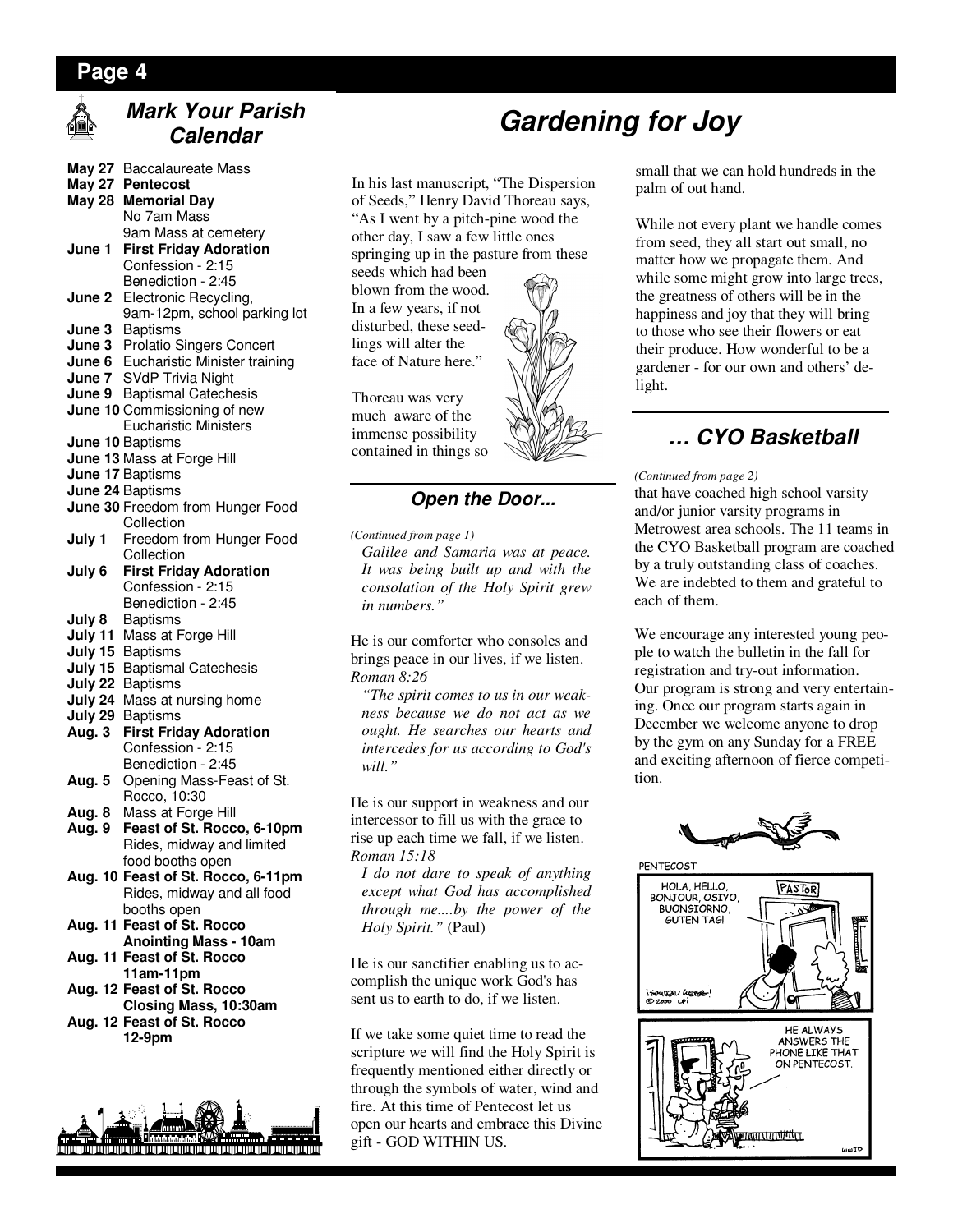

#### *by Nan Rafter, Parish Nurse*

 The Easter season is a time for new beginnings….new life.

I especially loved this Easter season because we here in New England experienced an early rebirth with God's creation breaking forth with new life. The trees are flowering, the crocus are long gone and have given way to the daffodils and tulips. It is a time for us to reexamine our lives and ask, "why am I doing this?" "Do I really need to do this?" "Do I need to take better care of myself?"

Our children and grandchildren teach us many lessons. I look at our granddaughter who is forever asking "Why Neena? What's that Neena?" "Why are you doing that, Neena?"

Jesus tells us *"I have come that they might have life and have it to the full" Jn. 10:10* 

It seems that we often try to "create" our own "full life" and find ourselves overcommitted, fatigued, frustrated and out of balance. We need to find the "full life" and balance that only Jesus can give us.

## **Creating a Healthy Balance**

There are many reasons why we can feel out of balance. We live our lives in which demands out-pace our time and energy. Some of the demands we place on ourselves and some are imposed from the outside. We spend our lives trying to balance roles related to the home/spouses/parenting, the work place, the church, friends and extended family and community. Is it possible that our culture seems to over-value service to others and undervalue service to ourselves? Self-care may seem a luxury which few of us can afford yet without it our balanced life can be out of reach. We live in a society of quick fixes and finding and keeping a balance takes time and effort every day.

The way to aid us in helping to find a balance in our lives is to remember that *"All we do should be done for the glory of God." (ICor.10:31)* 

There are several ways we can nourish or attain a balance in our life.

First, we can consider our current life in terms of energy investment, values and priorities. Are we spending our days in activities that have external consequences?

| <b>PARISH COMMUNICATION</b>                                                                                                                                                                                                                                                                                                                                     |
|-----------------------------------------------------------------------------------------------------------------------------------------------------------------------------------------------------------------------------------------------------------------------------------------------------------------------------------------------------------------|
| This parish is very large and active. It is important for us to be able to give you accurate infor-<br>mation and for you to be able to contact us as needed. If you wish to contact anyone at the rec-                                                                                                                                                         |
| tory we can be reached by phone, 508-528-0020; Fax, 508-528-1641; or email. Here are email                                                                                                                                                                                                                                                                      |
| addresses for the clergy, Religious Education and rectory staff:                                                                                                                                                                                                                                                                                                |
| Father Brian Manning: bmanning@stmarysfranklin.org                                                                                                                                                                                                                                                                                                              |
| Father Frank Campo: fcampo@stmarysfranklin.org                                                                                                                                                                                                                                                                                                                  |
| Karen Ackles: director_grades_1-6@stmarysfranklin.org                                                                                                                                                                                                                                                                                                           |
| Jayne Malonson: director_grades_7-10@stmarysfranklin.org                                                                                                                                                                                                                                                                                                        |
| Religious Education Office: religious.ed@stmarysfranklin.org                                                                                                                                                                                                                                                                                                    |
| Paula Coughlin: parishpublishing@stmarysfranklin.org                                                                                                                                                                                                                                                                                                            |
| Claire Perry: cperry@stmarysfranklin.org.                                                                                                                                                                                                                                                                                                                       |
| Paulette Thomas: pthomas@stmarysfranklin.org                                                                                                                                                                                                                                                                                                                    |
| Nan Rafter: nrafter@stmarysfranklin.org                                                                                                                                                                                                                                                                                                                         |
| If your parish group or organization would like to place a notice in the bulletin, we must re-<br>ceive it <b>in writing</b> by 5pm Sunday afternoon for the following weekend. Information can also<br>be submitted for inclusion on the parish website at any time. Bulletin or website information<br>can be emailed to parishpublishing@stmarysfranklin.org |
| If your organization is planning to use any parish facilities, such as the church, church hall                                                                                                                                                                                                                                                                  |
| or new meeting rooms or school, for your meetings, events, etc. it is <b>necessary</b> that you call                                                                                                                                                                                                                                                            |
| and reserve the time and place that you want. This is the only way that you can be assured of                                                                                                                                                                                                                                                                   |
| having your activity at the desired location.                                                                                                                                                                                                                                                                                                                   |
| <b>CURCULATE OFFICIAL DISTURBANCE</b><br>$\sim$ $\sim$ $\sim$                                                                                                                                                                                                                                                                                                   |

**CHECK OUT OUR PARISH WEBSITE:** www.stmarysfranklin.org. There is a wealth of information available there.

Second, we could come up with an action plan. Write down the activities that take up your time and then decide if there are ways that you would like to spend your energy and time a different way. The plan would need to identify what needs to be changed, what is needed to make changes and if and how these changes would be made.

As we look forward to summer, I would like to encourage you to look at the way you live and ways that you can find and keep a healthy balance that will bring you peace and joy.

May the peace our God and comfort and strength be with you…*We can live our changed lives with the confidence that He who began a good work in you will carry it on to completion until the day of Jesus" (Php.1:6)*



**Feast of St. Rocco August 5-12 Thursday, August 9 6pm-10pm All rides open Hot dogs, burgers, pizza available \*\*\*\*\*\*\*\*\*\* All rides and food booths open Friday, August 10 6pm-11pm**  Saturday, August 11 11am-11pm **Sunday, August 12 12noon-9pm Liturgical Services Sunday, August 5 Opening Mass 10:30am in the upper church Saturday, August 11 Mass and Sacrament of Anointing of the Sick 10:00am on the festival grounds Sunday, August 12 Closing Mass 10:30am in the upper church followed by the Procession of the St. Rocco statue to the festival grounds**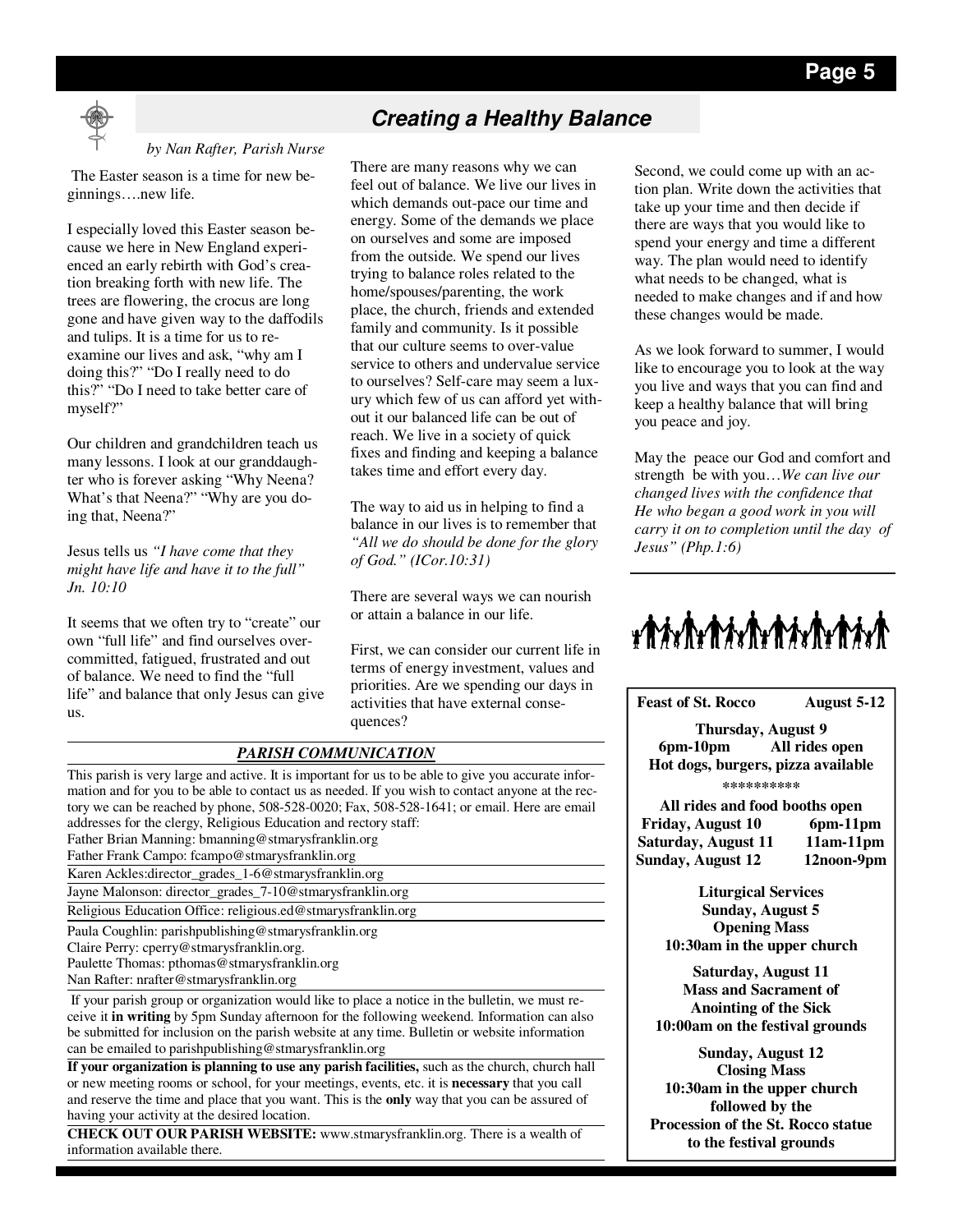## **The Bells of Saint Mary**

*By Father Frank Campo* 

Who could ever forget the 1945 American film, **The Bells of St Mary**, written by Leo McCarey and Dudley Nichols! Bing Crosby in the role of Fr. O'Malley and Ingrid Bergman in that of Sister Benedict. The movie comes to mind as the new bells of St Mary Parish in Franklin, are heard at 12 noon and 6 p.m. daily, the hours of the *Angelus,* that most beautiful prayer recounting the Annunciation: the words the Angel Gabriel said to Mary; her acceptance; and that which is crucial to our faith "**And the Word was made Flesh, and dwells among us,"** each followed by one Hail Mary.

The bells do not and cannot toll the words and Hail Marys. They simply chime; and at 12:15 they play a variety of short familiar musical selections. They also chime at 9 a.m. daily. They grace whichever hour they are heard, especially during this Easter season, when we feel in an instinctive way the dwelling of Christ in us, as we continue to celebrate, up to Pentecost, Christ's glorious resurrection from the dead. The **"Great Sunday"** of Easter is remembered each Sunday of the Easter Season; and the Sundays that follow, throughout the year, remaining an intimate part of that **"Great Sunday."** (Hence, the Church's requirement that we attend Sunday Mass every Sunday, unless there is a good reason for not doing so.)

The three year mark is approaching when Fr. Brian and I came to Franklin. "**New Masses, New Priests, New Energy, Same Faith"** announced our arrival and ministry back then. That motto continues as this Spring of 2012 is upon us in the natural wonder of the season, which is but a reflection of the eternal Springtime of the Church. We hear birds singing melodiously amidst the trees in bloom, especially very early in the morning, the first notes of an angelic chorus.

In a poem entitled *CHORUS,* the poet, Algernon Swinburne writes, **"For win-** **ter's rains and ruins are over... all the season of snows and sins… Blossom by blossom the spring begins."** Perhaps the poet was thinking of an even lovelier poem, a divine poem, *The Song of Songs* from the Old Testament, "**For see the winter is past. The rains and snow have gone. The flowers have begun to blossom, the time of pruning the vines has come, and the sound of the turtle-dove is heard in our land."** The author of the *Song of Songs* is unknown. It has long been a favorite reading at weddings especially. Written, as one admirer said, by a writer not of this world.

The rhythm of parish life universally continues through all the seasons, a prelude to that Eternal Spring which awaits us all, so we pray, one day. Until then we take joy, as the St. Mary Parish Family, in the increasing number of faithful coming to Masses, to Confirmations, First Communions, to youth gatherings and to all of our many-faceted liturgies, programs, and festive gatherings, such as the upcoming and celebrated St Rocco feast in August.

Though we may be at work or play away from Franklin, or perhaps on vacation, or traveling far from Franklin; if we stop and listen at noon as the day is at its fullest, or in the evening at the 6 o'clock hour, we will hear the Bells of St Mary Parish in Franklin chiming the Angelus. They remind us of Jesus Christ' birth into the world through the power of the Holy Spirit, by way of the womb of His Blessed Mother, and of His presence to us every day, no matter where we are - above all in the Holy Mass. Such is our highest identity card in this world, and our highest passport to the next. Easter people we were meant to be. Easter people we are.



## **St. Mary's Book Club**

*by Joan McGuire* 

This September St. Mary's Book Club will begin its third year of meetings. It meets in the Olive Branch Room in the Parish Center on the second Tuesday of the month from 7:30 until 9pm.

We are looking for a few new members. We read a book each month and then meet to discuss our reactions to the book, positive and negative. We choose books that are available from the public library, so there is no need to purchase the books.



At the meeting in September the members will suggest the books that they would like to read at least for the next 5 months. This gives the Franklin library an opportunity to get the books for us in advance or if the books are not available we can chose another without interrupting our schedule.

Anyone who wishes to discuss books is welcome. If you are interested please email joanmcg1@verizon.net or parishpublishing @stmarysfranklin.org, call the rectory at 508-528-0020 or just come on September 11<sup>th</sup>. We do not have registration so, if you can, drop in on any  $2<sup>nd</sup>$ Tuesday to see if our book group is a good fit.

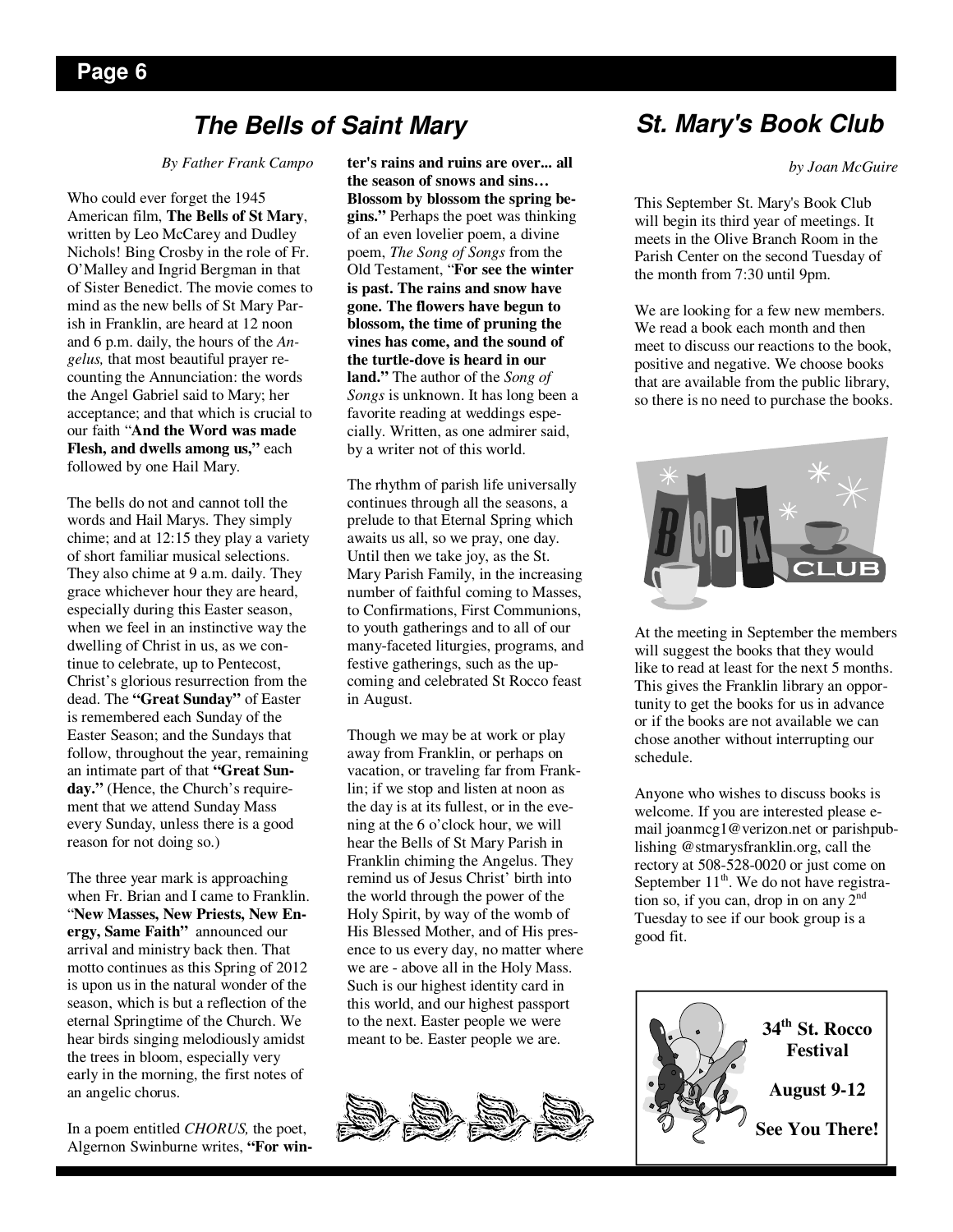## **...What We Learned**

how to help other people to strengthen their faith and trust in God. *(Continued from page 1)* 

Second, we met the many wonderful people who maintain and grow the various ministries at St. Mary's. Mark and I had the opportunity to converse with those who keep these ministries going. We were given details, write ups, and mission statements for each ministry. We were afford the opportunity to ask questions and really learn how each ministry is maintained and their plans for growth.

This was tremendous for Mark and I, for if it is God's will that we are ordained priests, we will be able to help maintain and grow these ministries at the parish we are assigned to or even develop any one of these ministries if it is not available at the parish of our assignments. In being present to those who are sick as well as those who run the various ministries I know that in some way I was able to help.

The greatest gift however is what each person gave to me. They gave of them-

selves how we would have acted, if we had been part of the cast surrounding Jesus in those bitter hours: would we have been like Pilate, worried only about his temporal power? Like the crowd, calling for blood? Like those who did nothing, paralyzed by indifference or fear?

Again this year, hearing the voices of the different participants in the drama and watching Christ quietly endure his suffering stirred the congregation, especially at notable moments in that gospel account.

 The congregations' audible reactions when Christ was struck across the face for telling the truth, or when He turned to the Queen of Sorrows to endear Saint John to her as her son, revealed their riveted attention to the drama.

selves to me so that I may know and grow with them. They gave selfsacrificing love each time I visited. Each gave what Jesus' commandment was to his disciples at the last supper, "Love one another as I have loved you."

May God, our Lord Savior Jesus Christ, The Holy Spirit and our Blessed Mother Mary remain with every one of you. God Bless – **Jeffrey Archer** 





my assignment to St. Mary's Parish in Franklin has been of immeasurable importance.

I have learned

What I have learned during

*Mark Storey* 

to see the Holy Spirit at work in each parishioner and myself in everything that we have said and done together this year.

## **...Families' Corner**

 Just before dismissing the Mass, Father Brian summarized the emotion of the play as poignant and powerful. He said that, as Catholics hearing the reading of the Passion twice a year, we can become immune to the greatness of the story.

Watching the teenage cast dramatize the gospel with such talent and grace helped us to see it anew and feel its power within ourselves.

Mrs. Lonati hopes to stage the Passion again next year at the Teen Mass on Palm Sunday. Based on the positive reactions from the first two presentations, she can expect that the Church will be full.



Each one of you has had a great impact on me. You have been so welcoming. You have invited me into your homes and your lives to share with you in intimate detail our love of God. I have learned to see God's presence in everything and everyone who I have met.

I have been very blessed to see people of great Faith, and their Love of God. I have met people who have shared with me their thirst for God's presence and love. I have witnessed the extended community of St. Mary's Parish beyond the physical church to the whole community of Franklin, and surrounding towns.

I have learned patience. I have learned how to listen and to be present with each of you and to share your pain and your joy. I have learned through each person how to pray better to God and through each of you I have been transformed.

Through each one of you, your caregivers, your family members, your healthcare attendants, you have all shared your personal faith in Christ Jesus with me. You have all taught me and you have all taken part in my priestly formation.

These are but just a few of the things that I will take with me to my ministry in the Church of Jesus Christ for His Church in the Archdiocese of Boston for the remaining years of my life.

Mere words are insufficient, but I can simply say to everyone, Thank You and May God Bless you all! - **Mark Storey**

> **Feast of Saint Rocco Liturgical Services**

**Sunday, August 5 Opening Mass 10:30am** 

**Saturday, August 11 Mass and Sacrament of Anointing of the Sick 10:00am on the festival grounds** 

**Sunday, August 12 Closing Mass 10:30am followed by the Procession of the St. Rocco statue to the festival grounds**